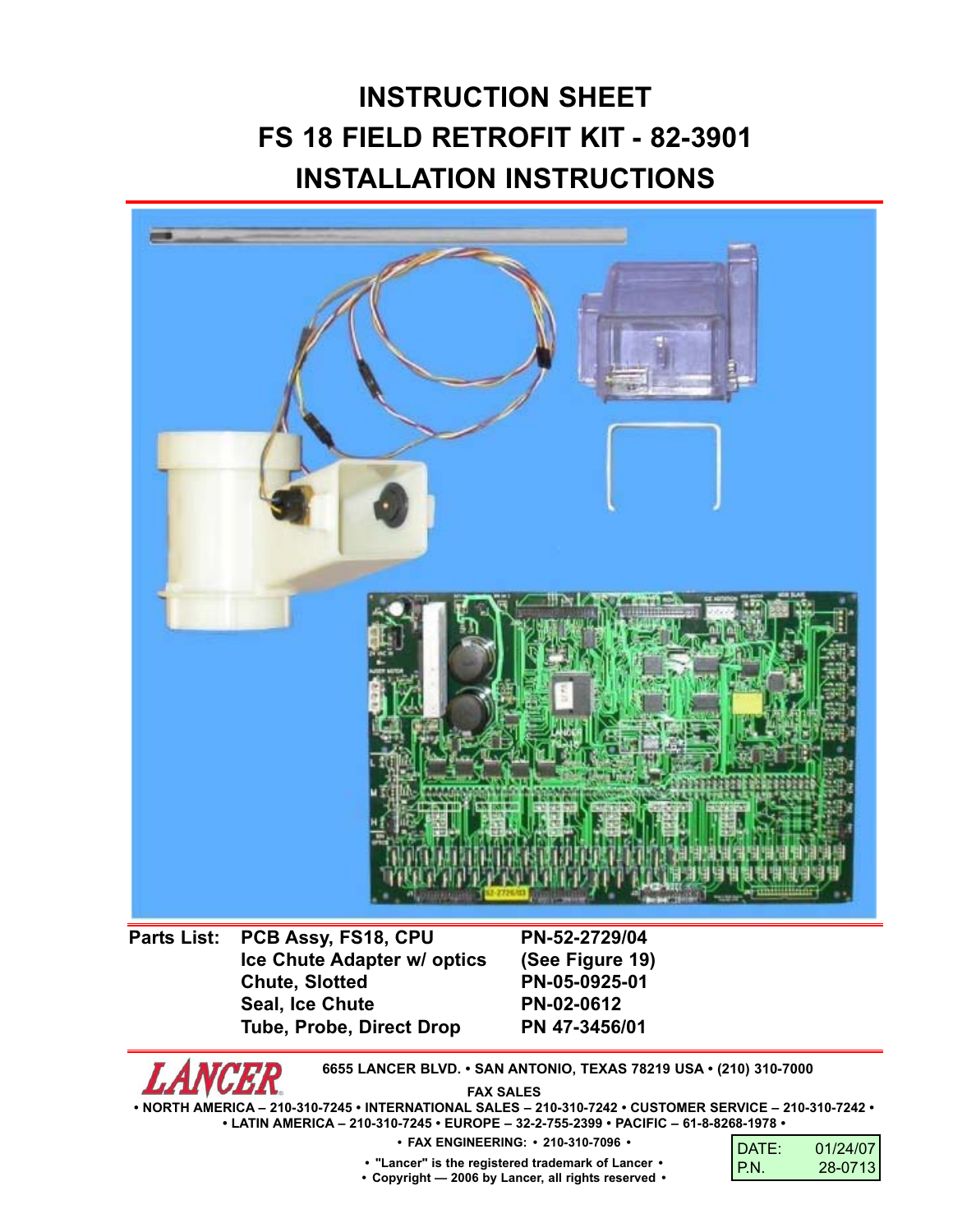#### **WARNING:**

## **WHEN UNIT IS BEING SERVICED, CLEANED, OR SANITIZED, UNPLUG UNIT FROM POWER SOURCE.**

- **1. Detach Direct Drop assembly from unit and pull into open,**
	- A. Remove "Direct Drop" cover.**(Figure 1)**
	- B**.** Remove temperature controller by pulling up out of bracket.**(Figure 2)**
	- C. Remove lower chute assembly from top rear of unit. **(Figure 3)**
	- D. Roll unit Forward.

#### **2. Raise the hood 90 degrees for access to Main Electronics Board and Ice Chute Adapter. (Figure 4)**

- **NOTE:** If the hood cannot be propped up fully opened (90 degrees) then remove the hood.
	- . 1. Loosen the top screws located near the key hole on the hood hinges.
		- 2. Remove the hood by sliding the hood upward allowing the lossened screw heads to slip through the key holes on the hinges. **(Figure 5)**
- A. Disconnect the two touch pad ribbons from the Main Electronics Board. **(Figure 6)**
- B. Disconnect the Ice Chute Harness From The Touch Pad Electronics Board.
- **3. Remove Ice Chute Adapter and Install Ice Chute Adapter with Optics**
	- A. Remove the Ice Chute by disconnecting the wiring to the Ice Chute Switch, removing the clip for the lever arm, and removing the four Thumb Nuts. Remove lower chute from assembly and set aside. **(Figure 7)**

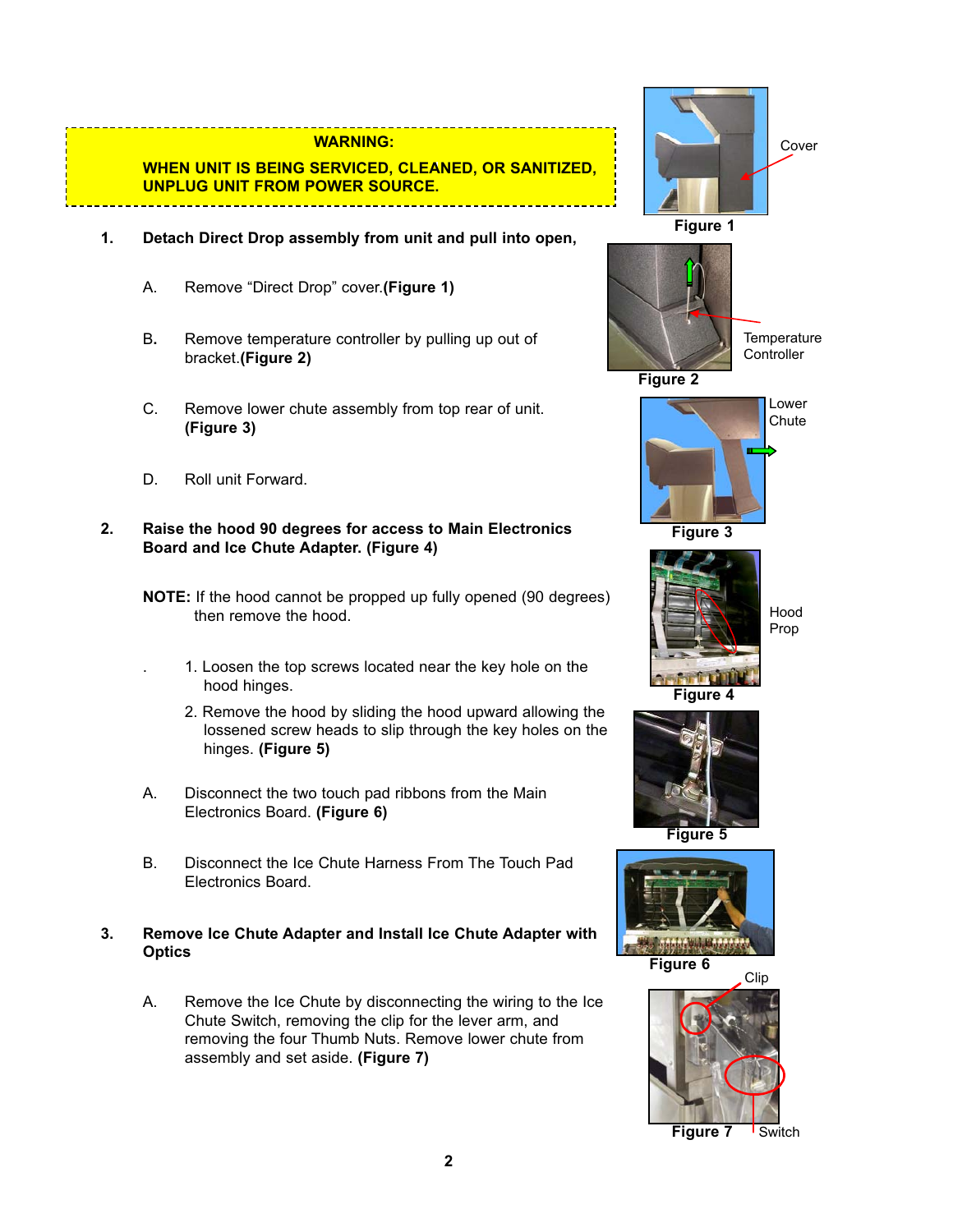- B**.** Remove Auger Motor Bracket Thumb Screw and rotate the Auger Motor Bracket out of the way. **(Figure 8)**
- C. Remove auger Motor by pulling Auger Motor upwards.

**Caution:** A second person should hold the Auger Tube while the Motor is being pulled so that Auger Tube does not twist or pull up with the motor.

- D. Remove the Solenoid Lever Arm from the Ice Door Lever to the solenoid by pushing the spring towards the solenoid body and pushing the connecting pin out of the assembly. **(Figure 9)**.
- E. Remove the Ice Chute Adapter

**Caution:** A second person should hold the Auger Tube while the Ice Chute Adapter is being pulled so that the Auger Tube does not twist or pull up with the Ice Chute Adapter. **(Figure 10)**

F. Install the Ice Chute Adapter with the Optic Sensors contained in the kit. **(Figure 11)**

**NOTE:** A piece of electrical tape should be placed over the sharp sheet metal edge of the frame located near the Ice Door Lever where the optics electrical wiring could rub.

- G. Reinstall the Auger Motor.
- H. Reposition the Auger Motor Bracket and install the Thumb Screw.

## **4. Install the new Main Electronics Board.**

- A. Disconnect wiring Harness from the Main Electronics Board and note their locations. **(Figure 12)**
- B. Using needle nose pliers remove the Main Electronics Board by squeezing together the catches on the nine standoffs that secure the board to the base plate.

**NOTE:** The removed board must be returned to Lancer.



**Figure 8**





**Figure 10**



**Figure 11**



**Figure 12**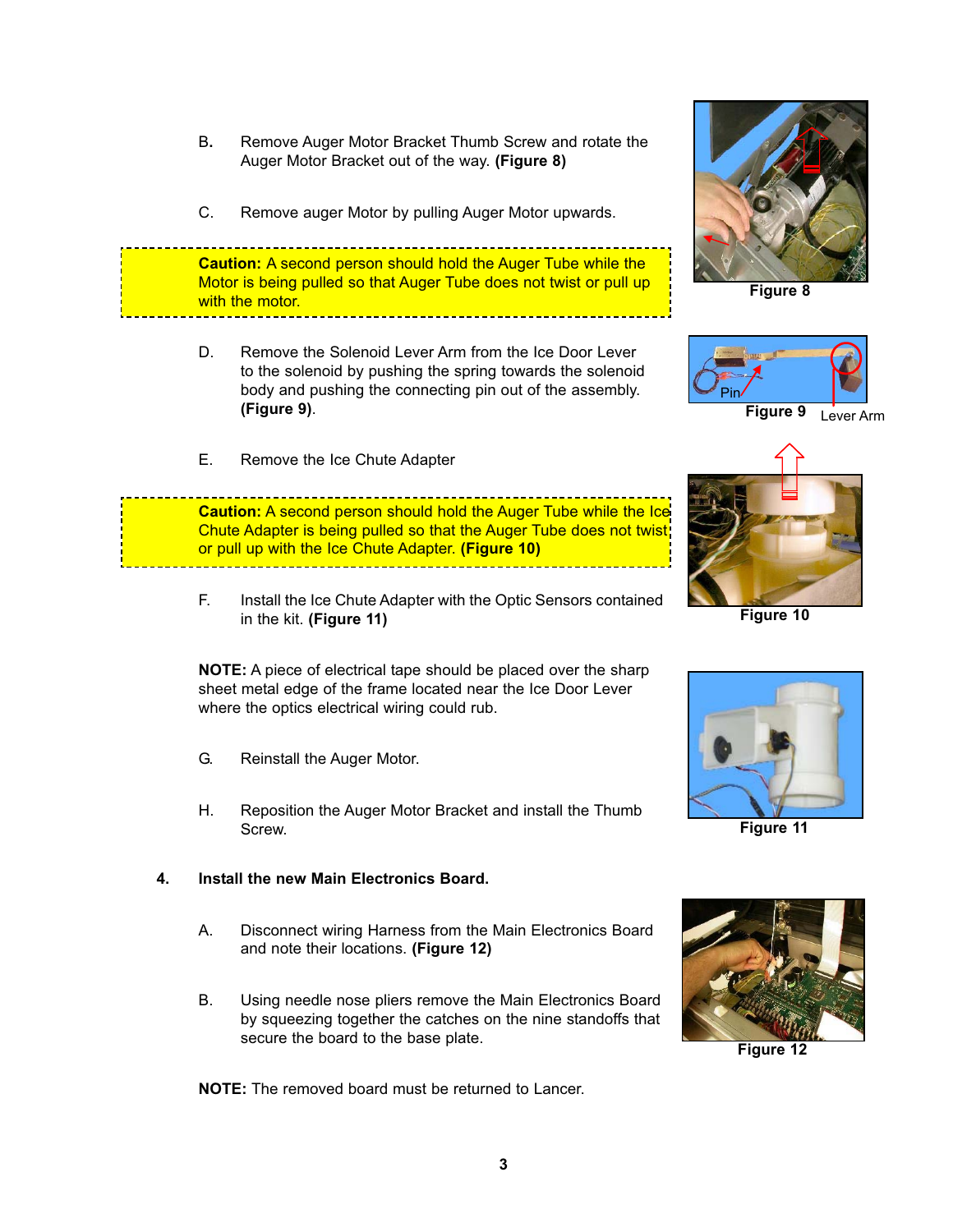Circuit Breaker

- C. Install the new Main Electronics Board contained in the kit.
- D. Remove the circuit breaker from the old board, and install on the new board..**(Figure 13)**
- **5. Install the Ice Chute Gasket and Ice Chute with slotted holes. This item is contained in the kit.**
	- A. Peel backing and install the Ice chute Gasket onto the gray Ice Door housing **(Figure 14)**

**NOTE:** The gasket is provided to prevent water leaks due to ice melt. the gasket should seal on both sides and bottom of the interface between the Ice Chute Adapter and the gray Ice Door Housing.

B. Install the Ice Chute with the four Thumb Screws.

**NOTE:** Ensure that the Ice Chute and Ice Door Housing are installed correctly by feeling for a step between the Ice Door housing and the Ice Chute Adapter. There should not be a ridge that would catch ice as it falls through the opening.

C. Install the Lower Ice Chute by attaching the ears to the pegs on the top portion of the Ice chute..

**NOTE:** The ears have a slight chamfer on top to help guide the ears over the pegs. Install using an upward motion to get the ears to flex outward over the bosses.

- D. Reattach the return spring located on the front face of the Ice Chute assembly.
- E. Connect the Optics Wiring Harness to the Electronics Board connector labeled H just above the BIN OPTICS label. **(Figure 17)**
- **6. Roll the unit back into position and reinstall the "Direct Drop" cover.**
- **7. Position the temperature controller inside the longer Bin Stat Tube provided in the kit and install. (Figure 18)**
- **8. Reconnect the power.**



**Figure 13**



**Figure 14**



**Figure 15**



**Figure 16**



**Figure 17**



**Figure 18**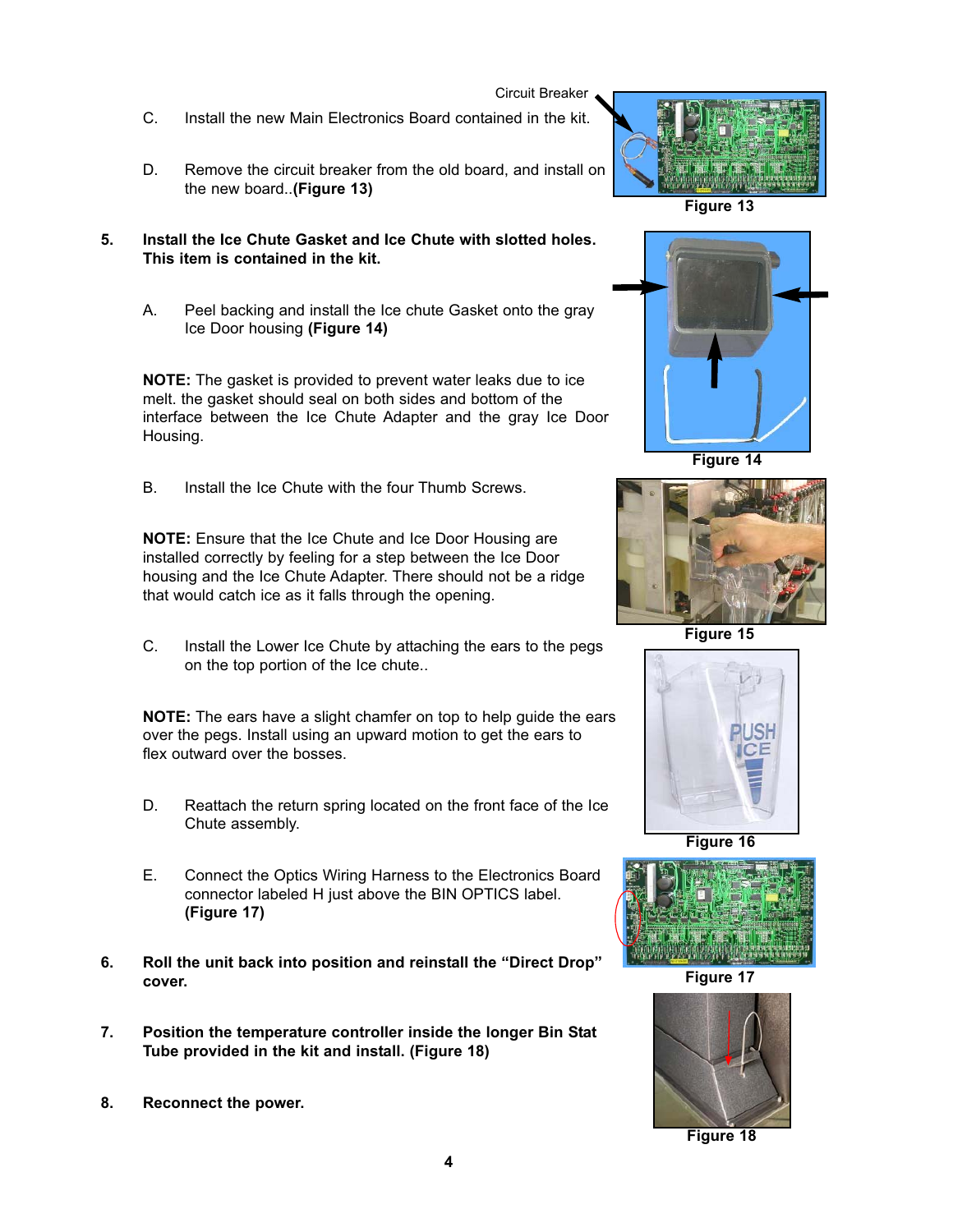



| ,,,,           | <b>Γαιι ινυ.</b> | DESCRIPTION                                       |
|----------------|------------------|---------------------------------------------------|
| 1              | 05-1834-01       | Adapter, Chute, MB-18 w/Optics                    |
| $\overline{2}$ | 05-1839          | Housing, Emitter, Sensor                          |
| 3              | 05-1841          | Housing, Detector, Sensor                         |
| 4              | 05-2518          | Nut, 7/8-20 UNEF, PL                              |
| 5              | 02-0155          | O-Ring                                            |
| 6              | 52-2352          | Body, Emitter, Sensor                             |
| 7              | 52-2353          | Body, Detector, Sensor                            |
| 8              |                  | 52-2449/01 Harness Assy, Emitter                  |
| 9              |                  | 52-2450/01 Harness Assy, Detector                 |
| 10             | 52-3097          | Harness, FS18, Ice Chute, Emit<br>Adapter         |
| 11             |                  | 52-1499/01 Harness Assy, Wye, Ice Level<br>Sensor |
| 12             |                  | 05-0925-01 Chute, IBD, Slotted                    |
| 13             | 12-0244          | Switch, SPST                                      |
| 14             | 04-0268          | Screw, 6-19 x .625                                |